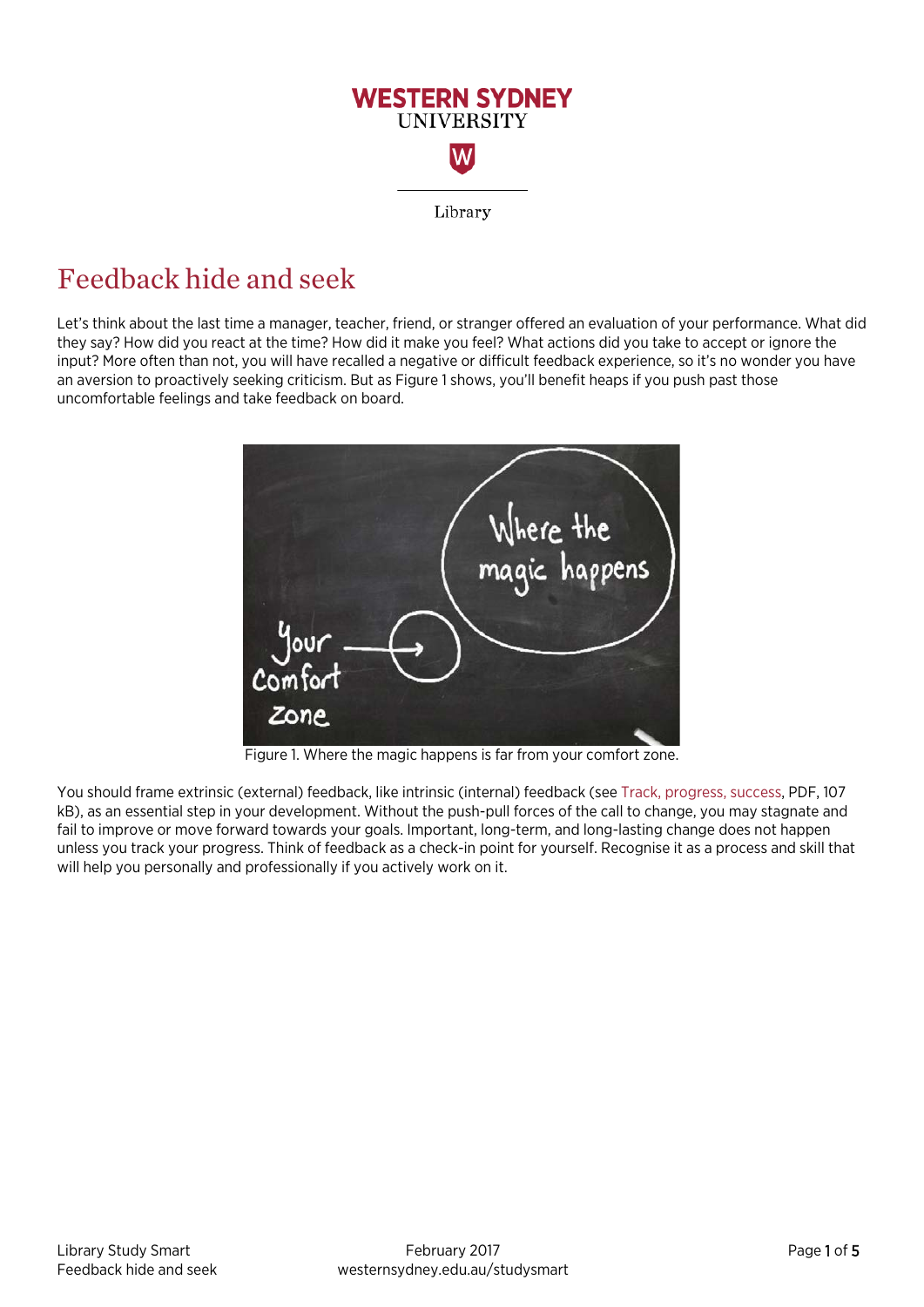

Activity 1: Do I hide or do I seek? (Poertner & Miller, 1996))

Answer the questions below:

 $O =$  Often  $S =$  Sometimes  $R =$  Rarely

**Question O S R**

I truly listen to what feedback givers are saying.

I keep feedback in perspective and don't over-react.

I try to learn from all feedback, even if it's poorly given.

I am willing to admit to and learn from questions about my performance or behaviour in class or at work.

Rather than avoiding feedback, I attempt to turn every feedback session into a useful encounter.

I accept redirection and reinforcement rather than denying them.

I accept responsibility for my role in achieving individual, team, and organisational goals.

I accept responsibility for searching for solutions to performance and behavioural problems that threaten

goals.

I accept responsibility for keeping my emotions in check during feedback discussions.

I am committed to listening and learning in all feedback situations.

# Results

| I answered mostly:        | My skills for receiving feedback effectively: |
|---------------------------|-----------------------------------------------|
| Often                     | are well developed                            |
| Sometimes<br>or<br>Rarely | could use further development                 |

# **Inviting evaluation**

You need to decide what purpose feedback has for you. In most cases, people want to improve their future performance and opportunities by gathering advice that redirects or reinforces behaviours presently being performed. Once you've accepted your understanding of the purpose, you can address welcoming feedback and the stimulating way it can inspire you to take action!

Instead of viewing feedback as an insult, a hurtful criticism, or a signal of your failure, consider it objectively by separating the assessment from your sense of self. It is the writing, not the author, that is under review. Remember to see 'FAIL' as the First Action In Learning.

# Self-assess

Imagine the upcoming return of assignment feedback or a performance management review at work. Before you receive written feedback, how do you think you went? Do you know the criteria against which you are being evaluated? What rating and comments would you make in your self-assessment? This gives you the baseline you need to start tracking your performance and progress over time.

# Compare

After reading through the feedback, what is your initial reaction? Is it fair? Do you agree? Is everything clear? What comments do you have? What questions would you like to ask? Do you need more information? Are your strengths identified? Are areas for improvement specified? Can you see how you might address these areas?

If you have questions, want more information, need clarity or examples, then you can contact the feedback giver for a meeting.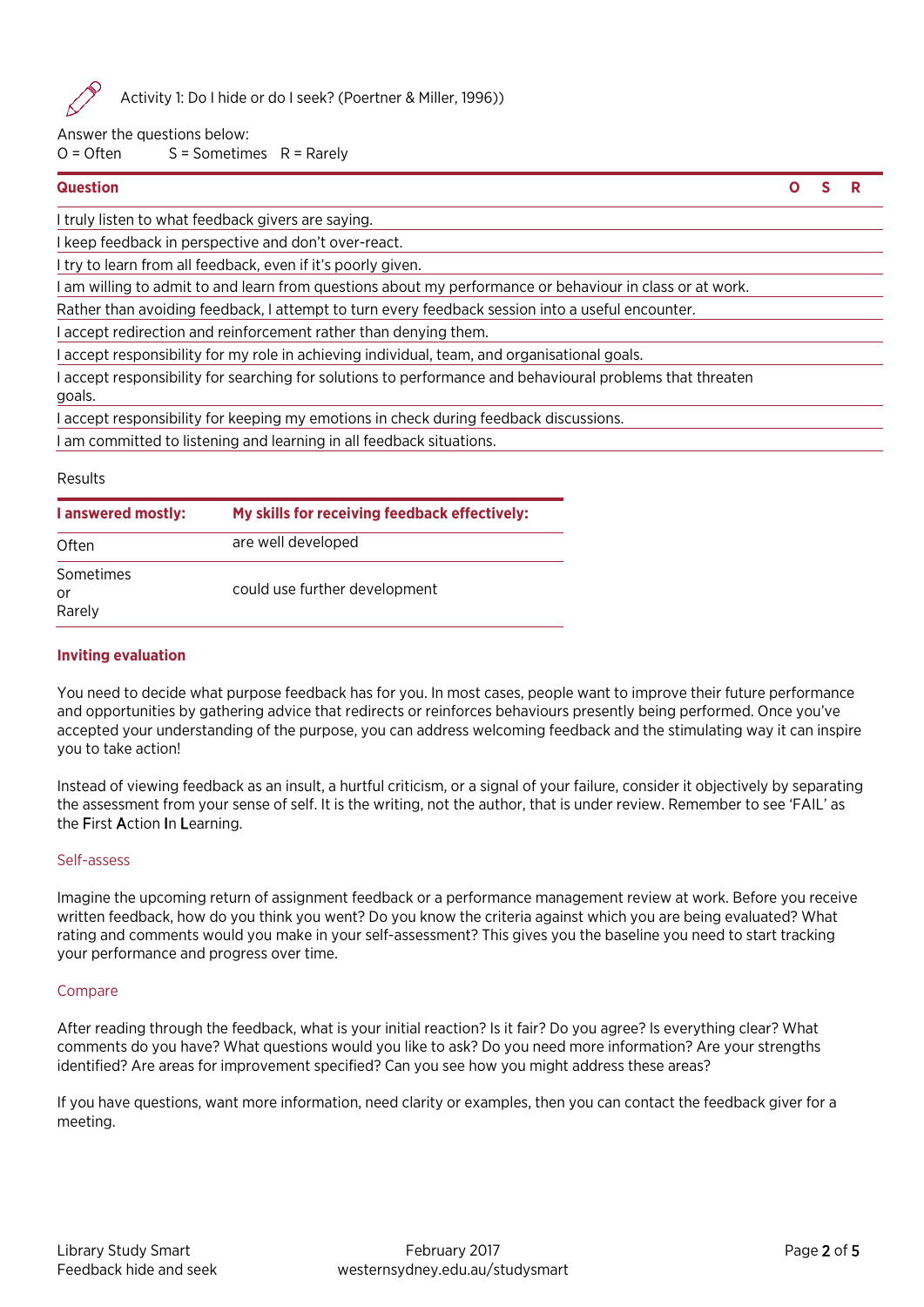#### Reach out

When requesting further explanation, it is important to decide what kind of feedback you want, as this will impact the way you phrase your request and the way you interact when receiving additional feedback. Do you want to be encouraged and supported or do you want your strengths and weaknesses explicitly identified? Do you want the grade and performance measures explained or examples of how things could have been done differently and thus improved? Your request to discuss the written feedback provided should clearly identify the type of feedback you desire. See also [Asking](http://westernsydney.edu.au/studysmart/home/more_strategies_for_success/asking_questions)  [questions: Communicating with staff.](http://westernsydney.edu.au/studysmart/home/more_strategies_for_success/asking_questions) 

#### Prepare

When meeting to discuss an assignment, it's a good idea to assemble and thoroughly review all the resources supplied to you. This includes your assignment, the rubric (marking criteria), the feedback (via GradeMark, if applicable), the Originality Report (via Turnitin), the YourTutor.com.au feedback if you used the free service, and any feedback you may have received from a Study Smart Advisor.

#### **Receiving Evaluation**

In the feedback session you need to be prepared to welcome all comments. Are you ready for this? Complete the activity below.

Activity 2: Self-Assess

| Tick if you agree:                                                                                          |  |
|-------------------------------------------------------------------------------------------------------------|--|
| I will:                                                                                                     |  |
| truly listen to what feedback givers are saying.                                                            |  |
| keep feedback in perspective and not over-react.                                                            |  |
| try to learn from all feedback, even if it's given poorly.                                                  |  |
| admit to and learn from questions about my performance or behaviour at uni.                                 |  |
| attempt to turn every feedback session into a useful encounter.                                             |  |
| accept redirection and reinforcement rather than denying them.                                              |  |
| accept responsibility for my role in achieving individual and team goals.                                   |  |
| accept responsibility for developing solutions to performance and behavioural problems that threaten goals. |  |
| accept responsibility for keeping my emotions in check during feedback discussions.                         |  |

listen and learn in all feedback situations.

#### Listen

People who have mastered feedback seeking know to listen to all comments without reacting to them in the moment. These people tend to write down the advice given to them, focus on understanding and gathering examples at the time, and address in-depth consideration later.

Active listening requires attention and concentration on the speaker, their words, their ideas as well as non-verbal communication cues. These include body movements (e.g. hand gestures, nodding head), posture (e.g. open and uncrossed arms and legs), eye contact (e.g. in Western culture, eye contact connection signals engagement), so called paralanguage (e.g. tone, pitch, and speed of speaking), space (e.g. sitting and standing a respectable distance from each other), facial expressions (e.g. smiling or frowning and blinking), and physiological changes (e.g. sweating).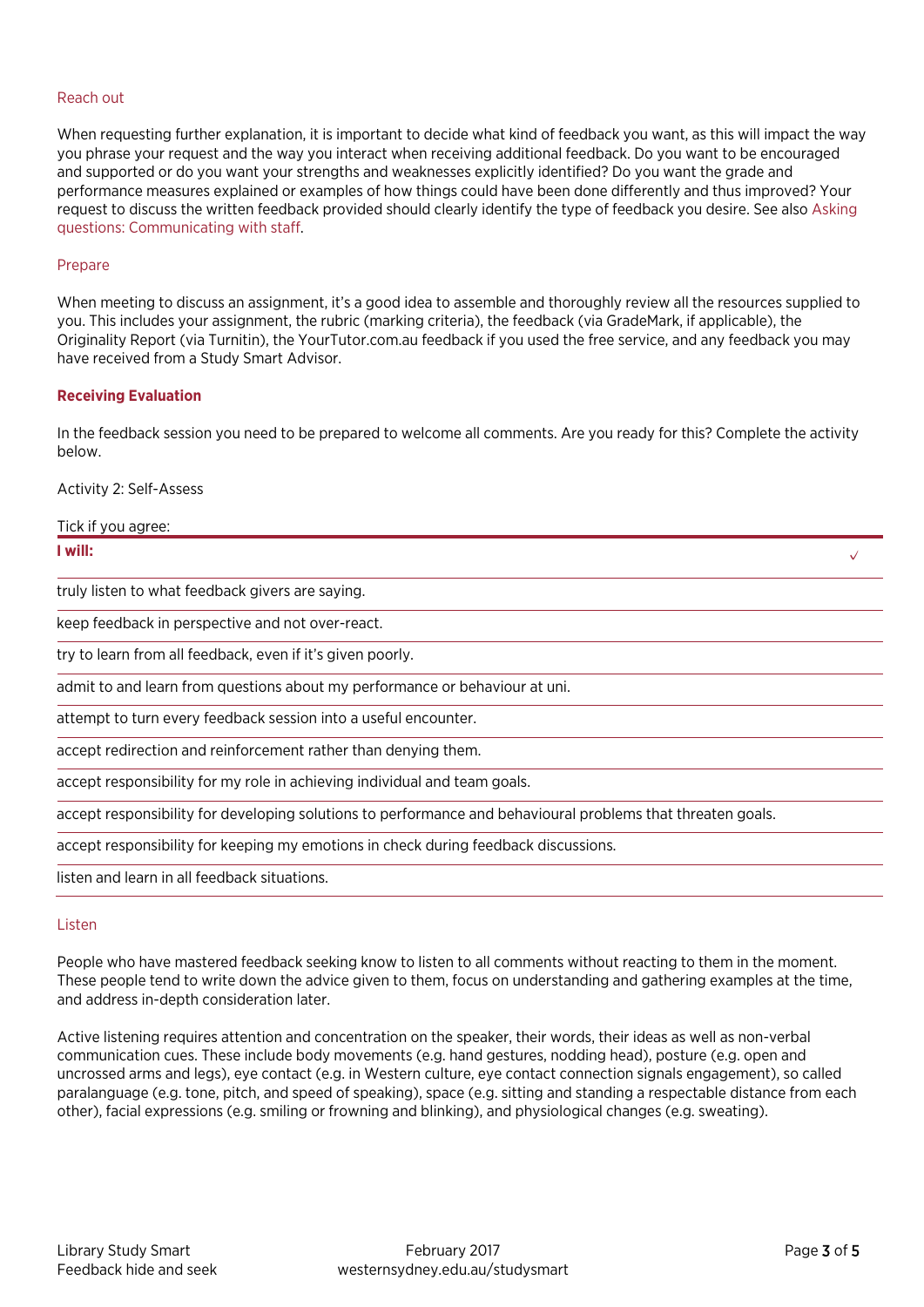# Parrot

After listening to the comments, seekers paraphrase back to the feedback giver to signal their understanding of the advice. This process helps you to verify the information you have received and begin to separate it from your own emotions as well as the sense of self that is often tied to your performance.

# Example

# Student:

So, what I hear you saying is that I need to spend a little more time refining my database search keywords and boundary fields to ensure I target the specific assignment question parameters?

# Lecturer:

That's right. You need to control the search from the very beginning and you need to know how to use the advanced search features to do so successfully.

#### Explore

Next the seeker actively asks open-ended questions, such as 'Could you give me an example of… ?', instead of closed questions which only require a Yes/No response. This activity helps to further consolidate your interpretation of the evaluation and begin to build an action plan towards improvement in future performances. This step is particularly important if you feel the advice given has been unclear in any way. For example, if you are still unsure about which of your behaviours have been reinforced (i.e. things you did well), and which need to be redirected (i.e. things you need to improve), ask about your strengths and weaknesses with specific examples.

# Acknowledge

Finally, after the back-and-forth discussion comes to a close, the feedback seeker expresses thanks for the feedback giver's time and contribution.

# **Dealing with evaluation**

After your feedback meeting you should take time to do an individual debrief to reassess and plan ahead.

#### Reactions

To start, consider your reactions to this new information. How do you feel? Remember that emotions can be heightened in situations where we feel criticised. It's important to separate the criticism of the work from the sense of self. By doing so, you are better placed to harness feedback for your own self-improvement rather than self-deprecation.

#### Judgement

Then move on to assessing the advice given. Are the points reasonable? Do you agree with the strengths and areas of improvement that were identified? Do you want to accept all/some or reject all/some? Raising your awareness of the things you do well and the things that need attention not only helps you grow and develop but also to recognise where others can add value. This is incredibly critical when you work in teams or large organisations, where individual contributions help achieve communal goals.

#### Action plan

Finally, you can start to create an action plan to address the areas that need improvement. What did the feedback giver suggest? What other approaches, services, or support can you access to begin to look at this need? Who else could help you? What can you do to address this need? Knowing what you know now, what would you do differently next time? What will you avoid next time? What do you plan to make sure you do next time? What will you avoid next time? What do you plan to make sure you do next time? How will you know when you've improved? Se[e Tracking your success: Goal](http://westernsydney.edu.au/studysmart/home/more_strategies_for_success/tracking_your_success)  [setting.](http://westernsydney.edu.au/studysmart/home/more_strategies_for_success/tracking_your_success)